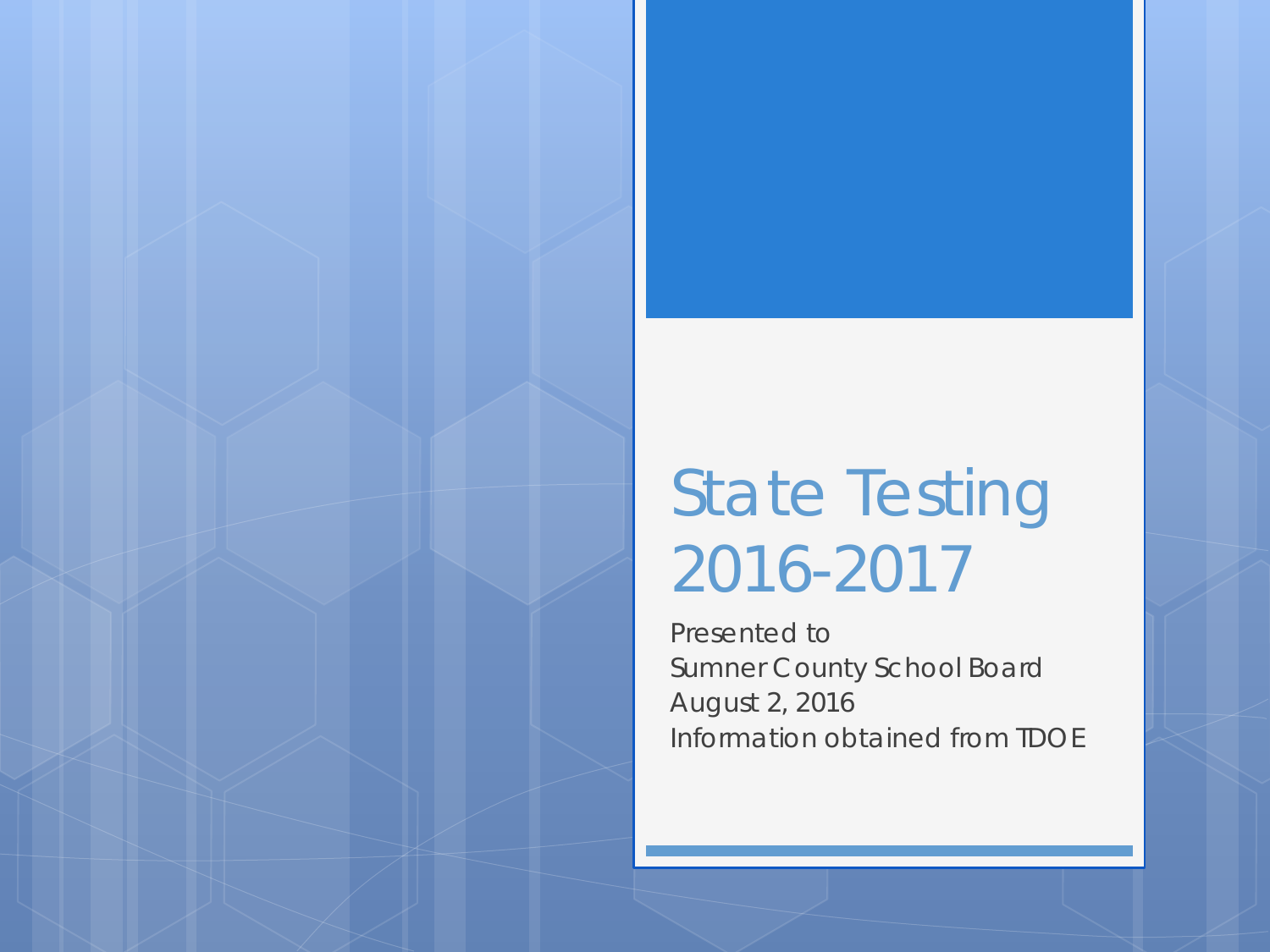## Why do we participate in state assessments?

- **o** They provide feedback regarding students' academic progress.
- o They provide parents and teachers with a bigpicture perspective on how individual students, classrooms, grade bands, and schools are progressing compared to peers across the district and state.
- **•** They provide confidence and transparency about students' readiness for college and the workforce.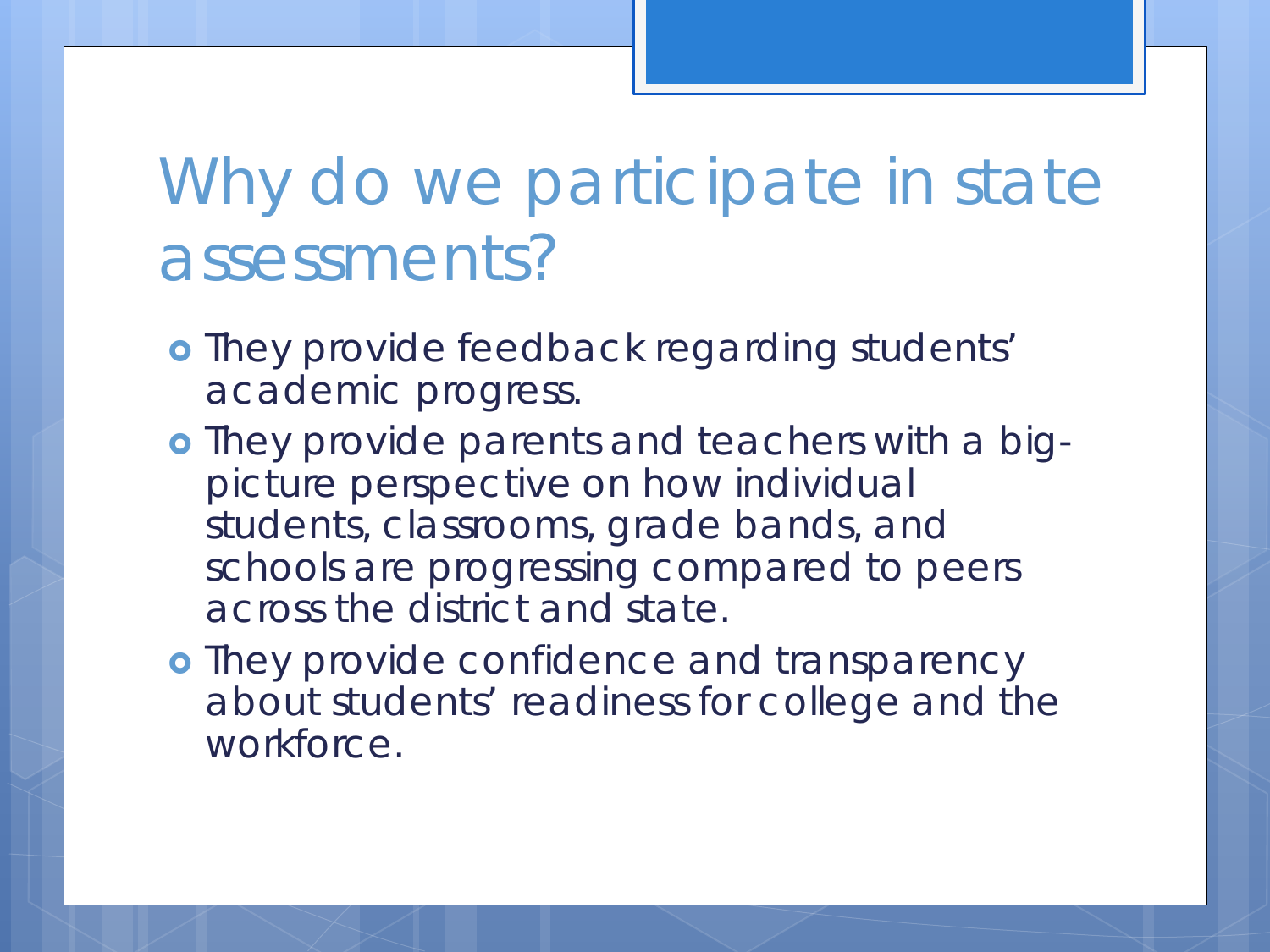## Why do we participate in state assessments?

- **o** They hold us accountable to serving all students fairly.
- o They help us strengthen instruction and reflect on our practices.
- o They allow us to highlight schools that are excelling, so we can learn from those who are doing well.
- o They help inform decisions.
- o We have no choice.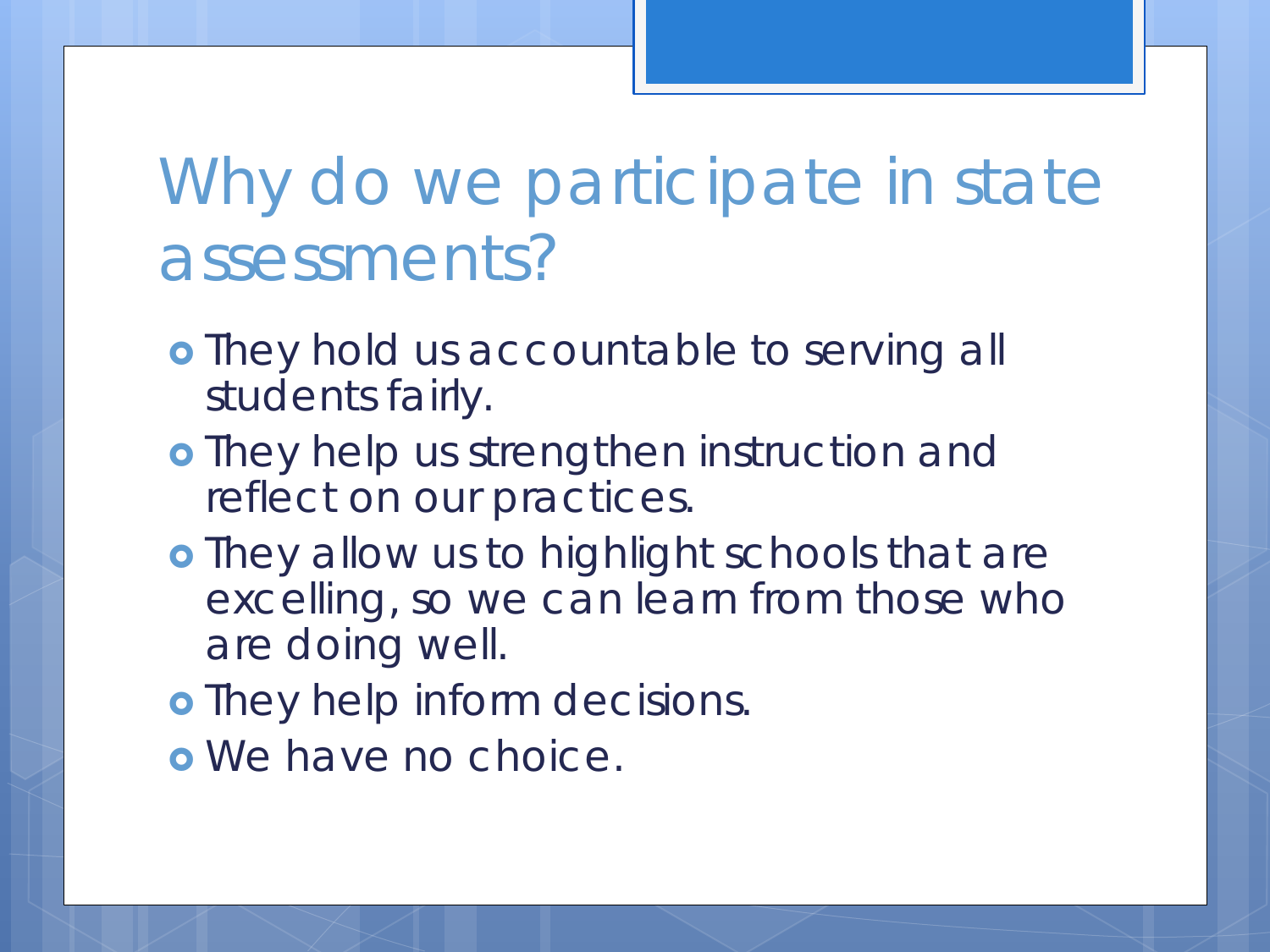What grades and subjects will participate this year?

**o** Grades 3-8

- Math, English/Language Arts, Science
- **o** Social Studies will be field tested this year. It will not count toward accountability in grades 3-8.
- **o** Students with the most significant disabilities will take the MSAA for FLA and math and the TCAP Alternative Assessment for social studies and science.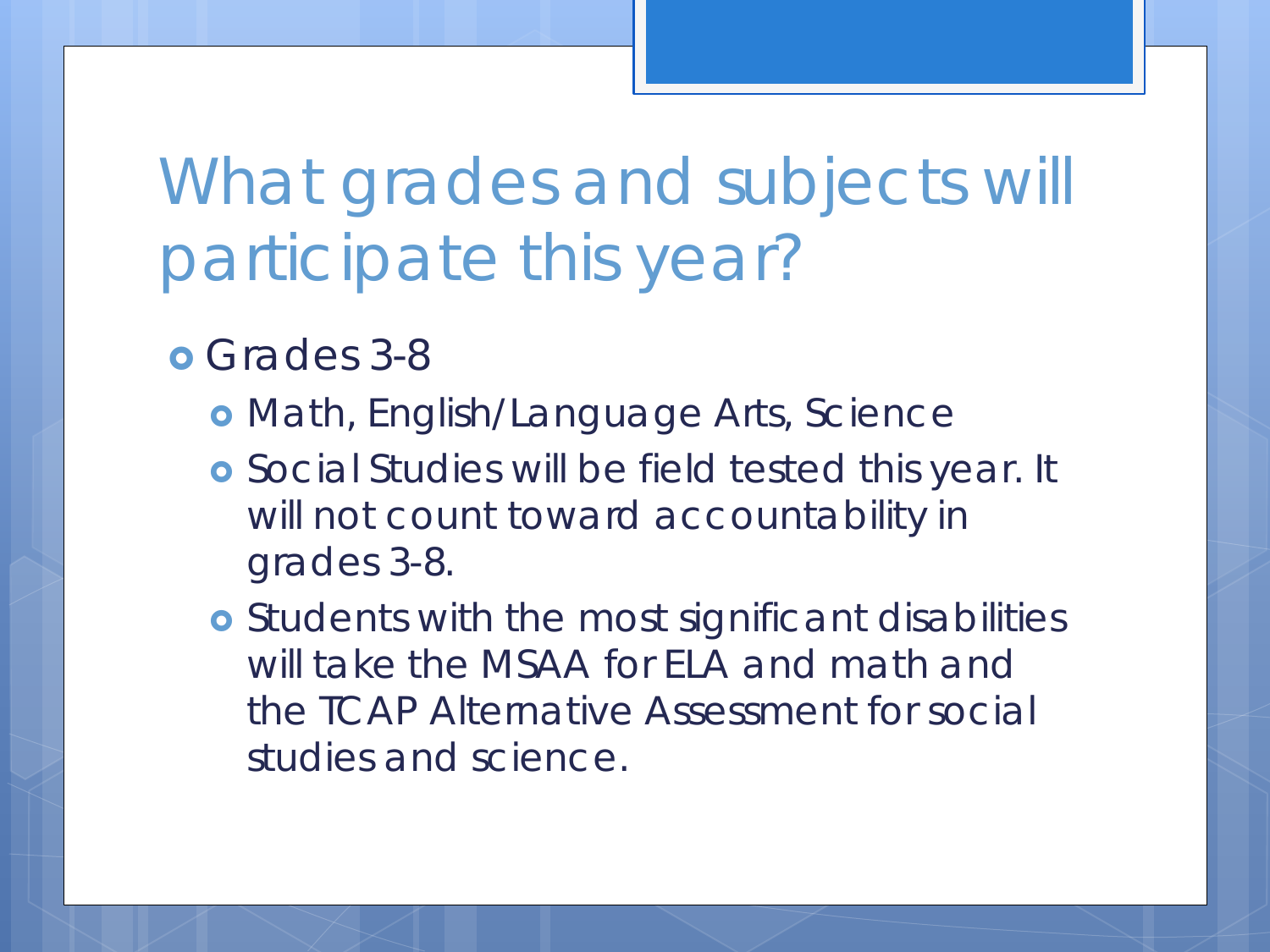What grades and subjects will participate this year?

#### **o** High School End of Course (EOC) Exams:

- **o** English I, II, III
- Algebra I, II and Geometry
- **o** US History
- **o** Chemistry
- **o** Biology
- **o** Students in grade 10 with the most significant disabilities will take the TCAP Alternative Assessment for science.
- **o** Students in grade 11 with the most significant disabilities will take the MSAA for ELA and math.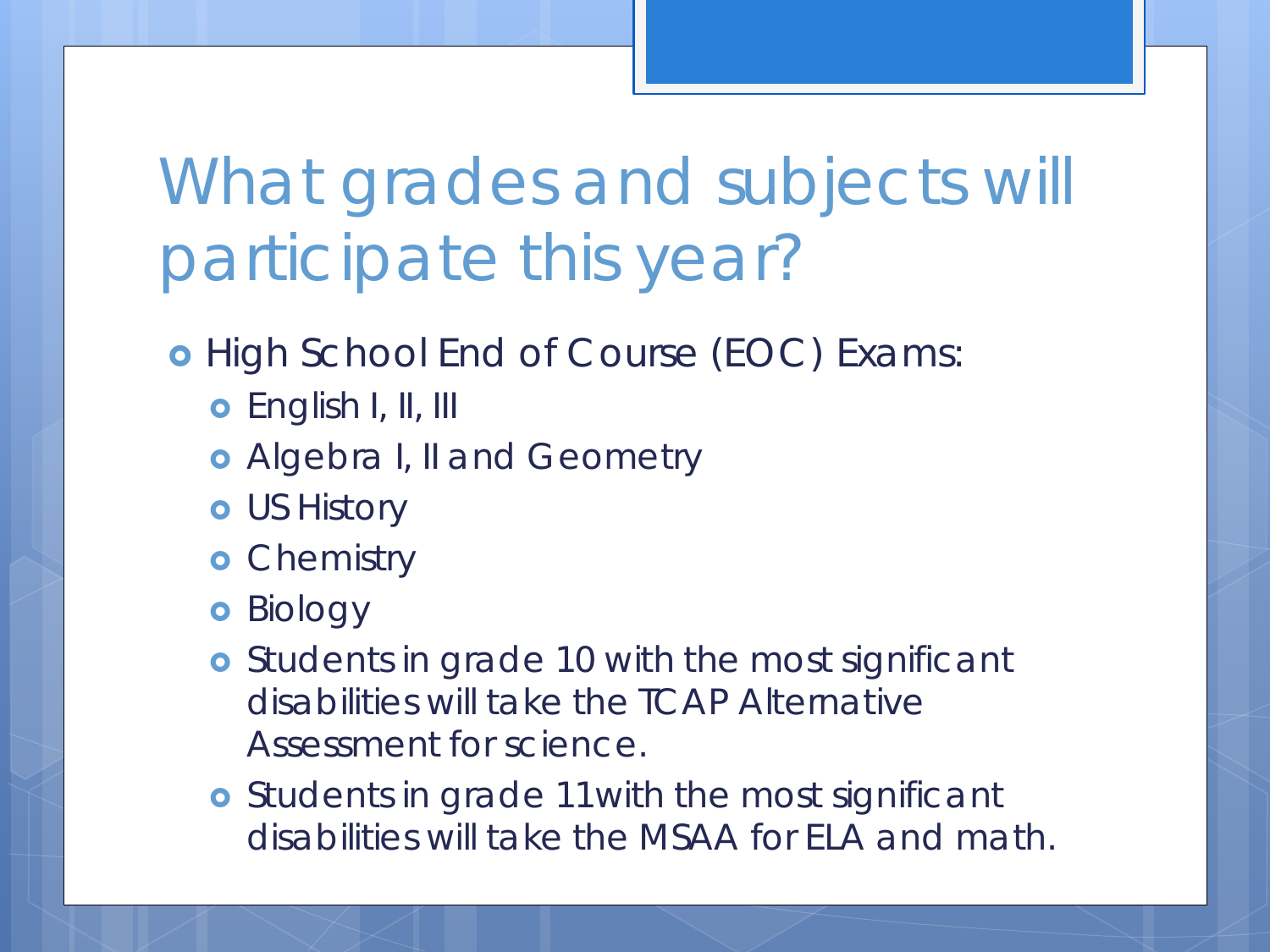# When will the assessment be given?

- **o** State assessments will be administered during a three-week window between April 17 and May 5.
- **o** For high school fall block, the assessment window will be from November 28 through December 16.
- **•** The assessments for students with the most significant cognitive disabilities will take place over a two month window in the spring.
- **The Part I and Part II structure from SY 2015- 2016 has been eliminated.**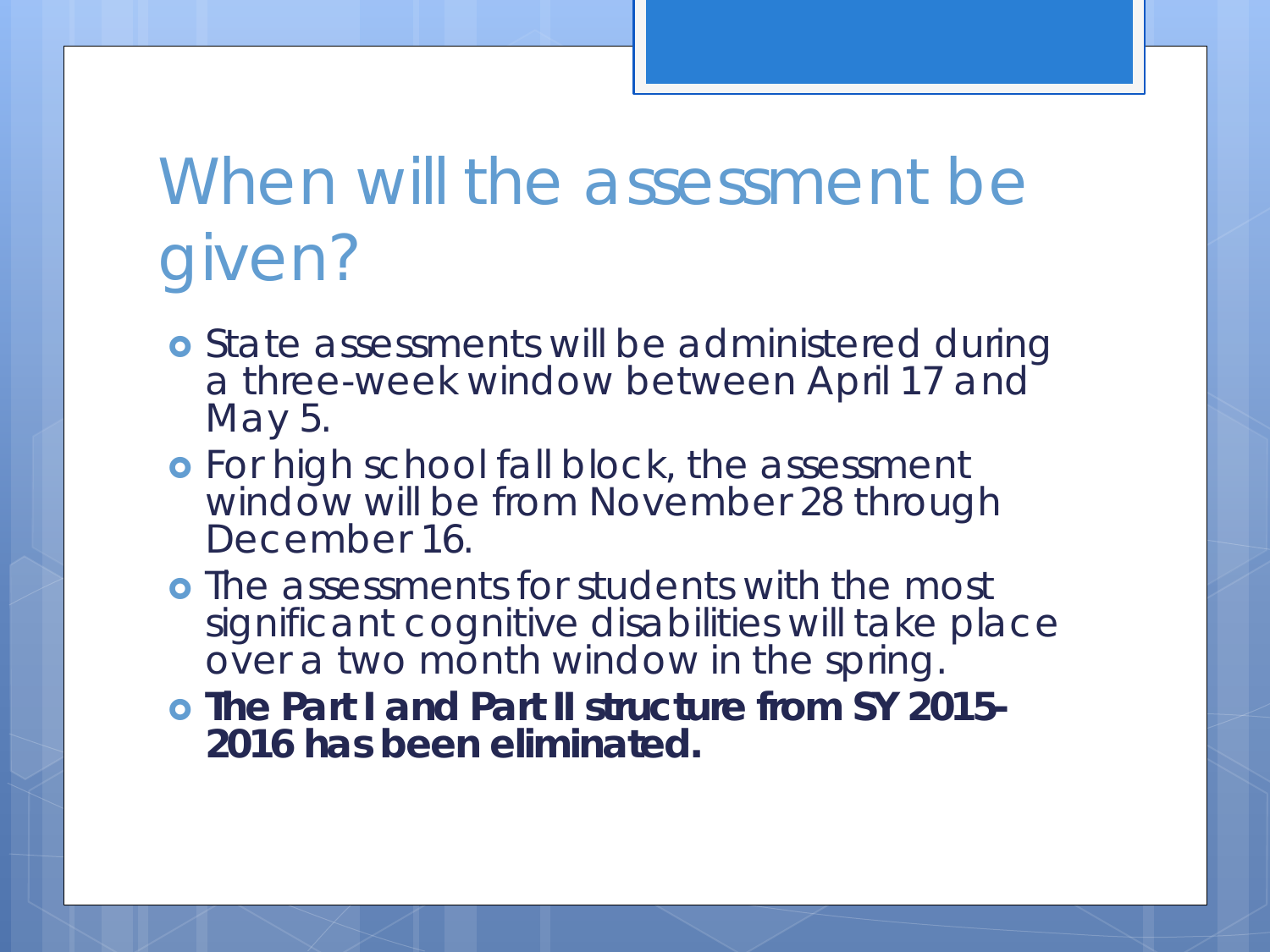## How will the assessments be structured?

- **•** With the exception of biology and chemistry, all subjects will be delivered in multiple subparts or sessions, allowing for greater scheduling flexibility within the window:
	- **o** ELA four subparts
	- o Math three subparts
	- **o** Science (grades 3-8) two subparts
	- US History three subparts
	- Social Studies Field Test 1-2 subparts
	- **o** Biology and Chemistry 1 part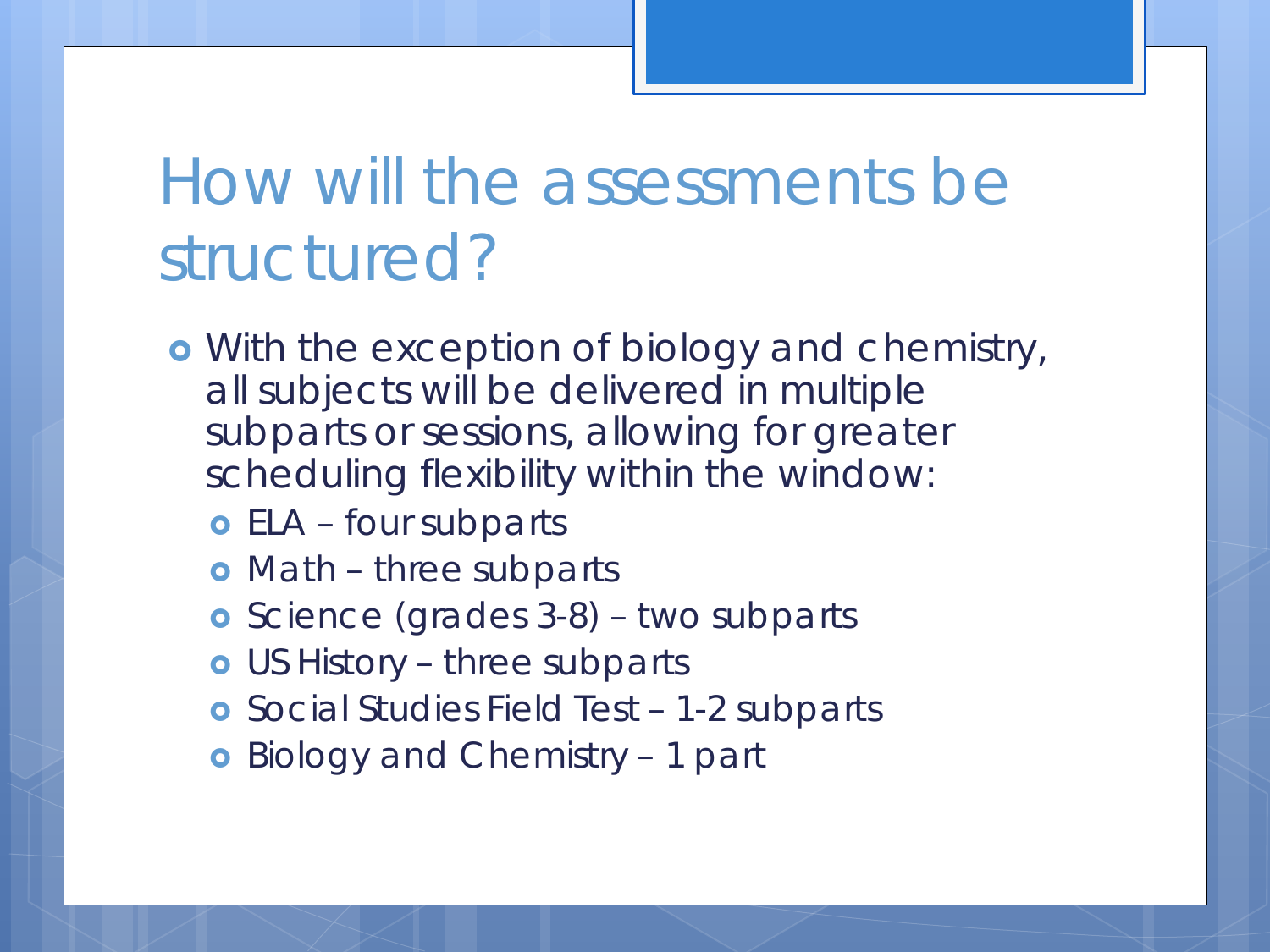#### How much time will students spend taking state assessments compared to last year?

Grades 3-8 – 200-210 minutes shorter

- For example, a typical third grader will spend 210 minutes (three hours and 30 minutes) less on state assessments this year compared to the past year.
- o High School EOCs 40-120 minutes
	- **o** For a typical eleventh grader, this means that this year's assessments will be shorter in total by 225 minutes (three hours and 45 minutes) compared to last year.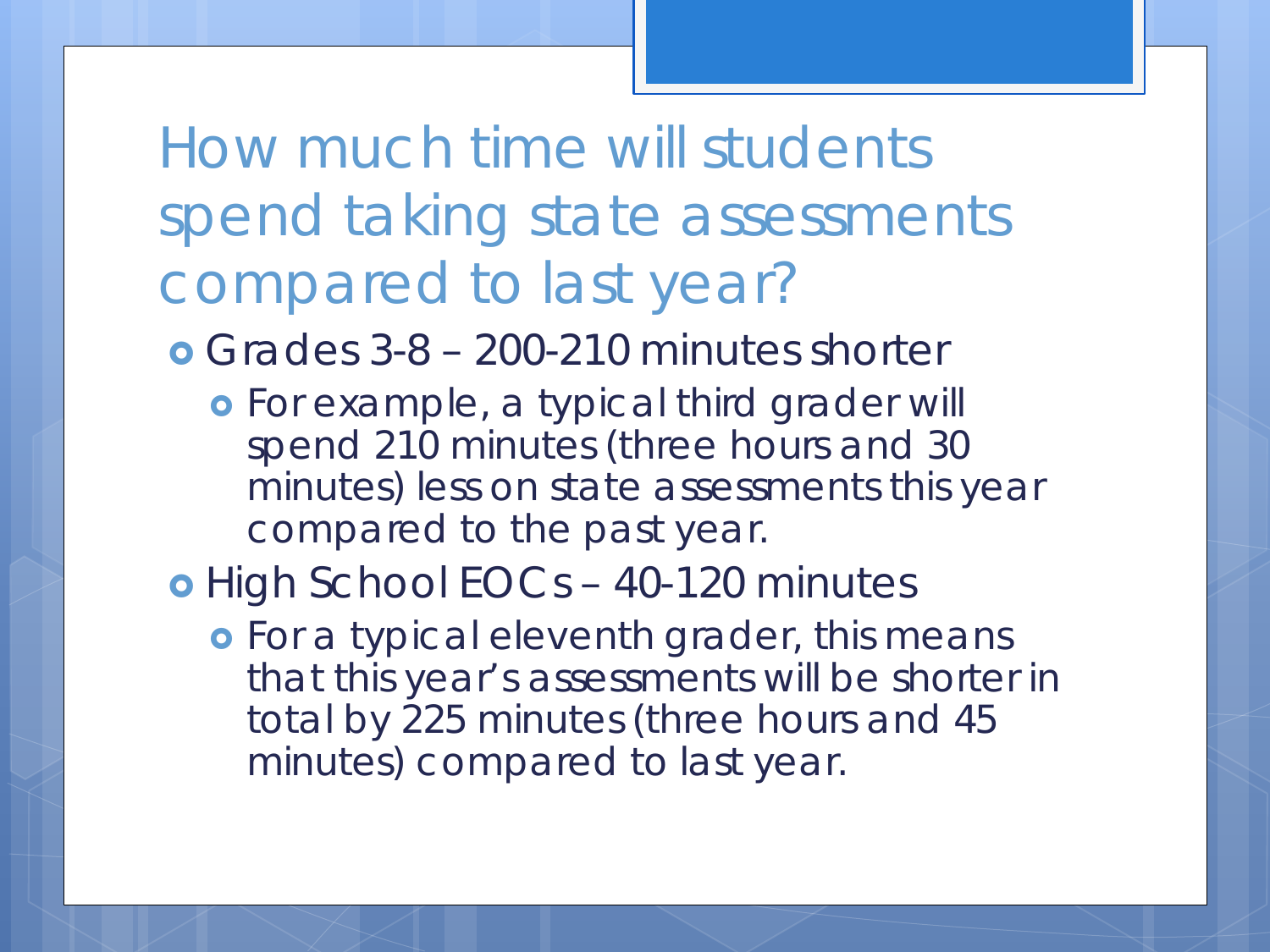#### Grades 3-5 Reduction in Time

- English Language Arts = 95 minutes
- $\bullet$  Math = 20 minutes
- **o** Science = no change
- Social Studies Field Test = 95 minutes

#### = 210 minutes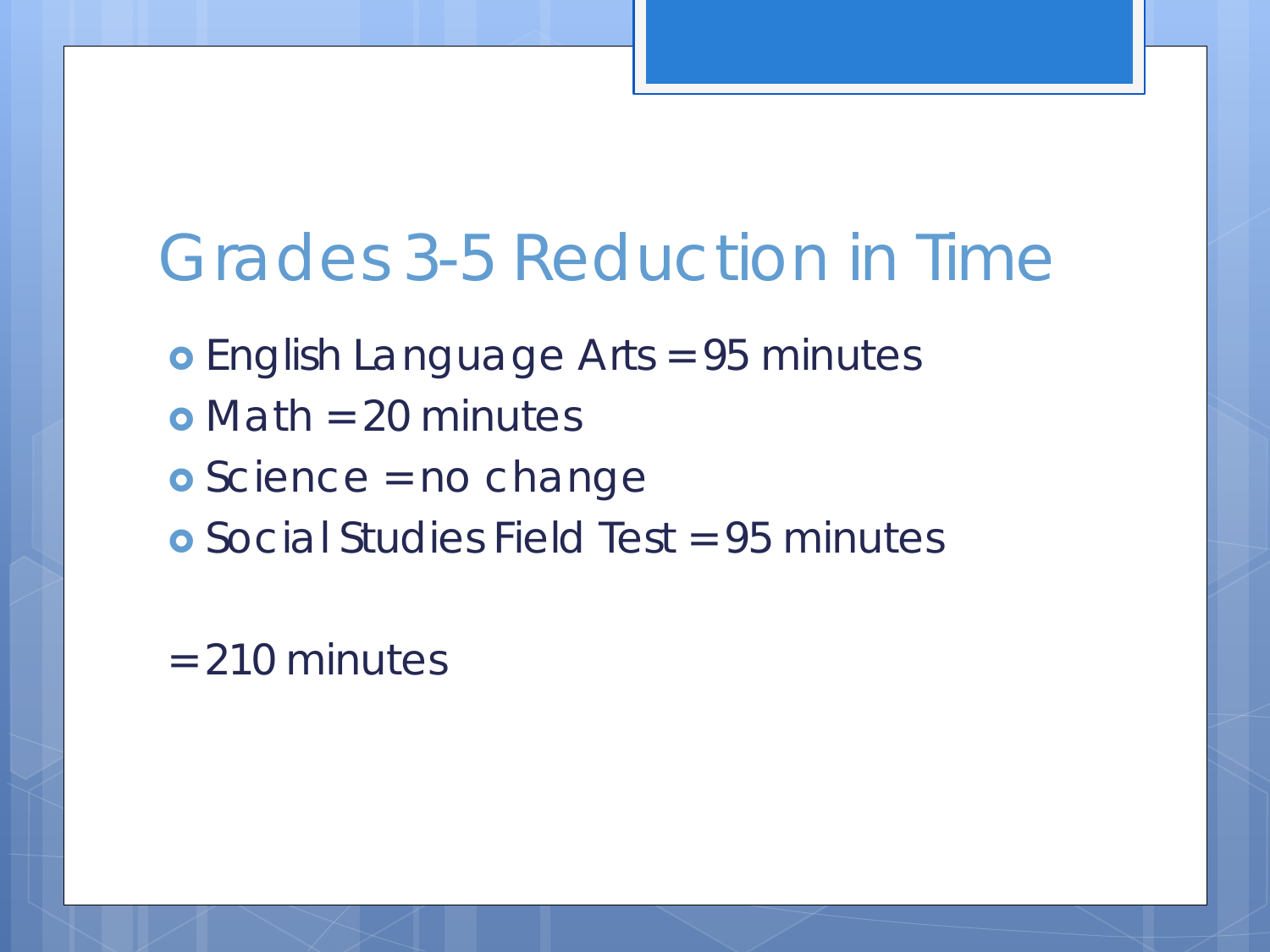#### Grades 9-11 Reduction in Time

**o** English I, II, III = 120 minutes Algebra I, II and Geometry = 65 minutes US History = 40 minutes Biology = No Change Chemistry = No Change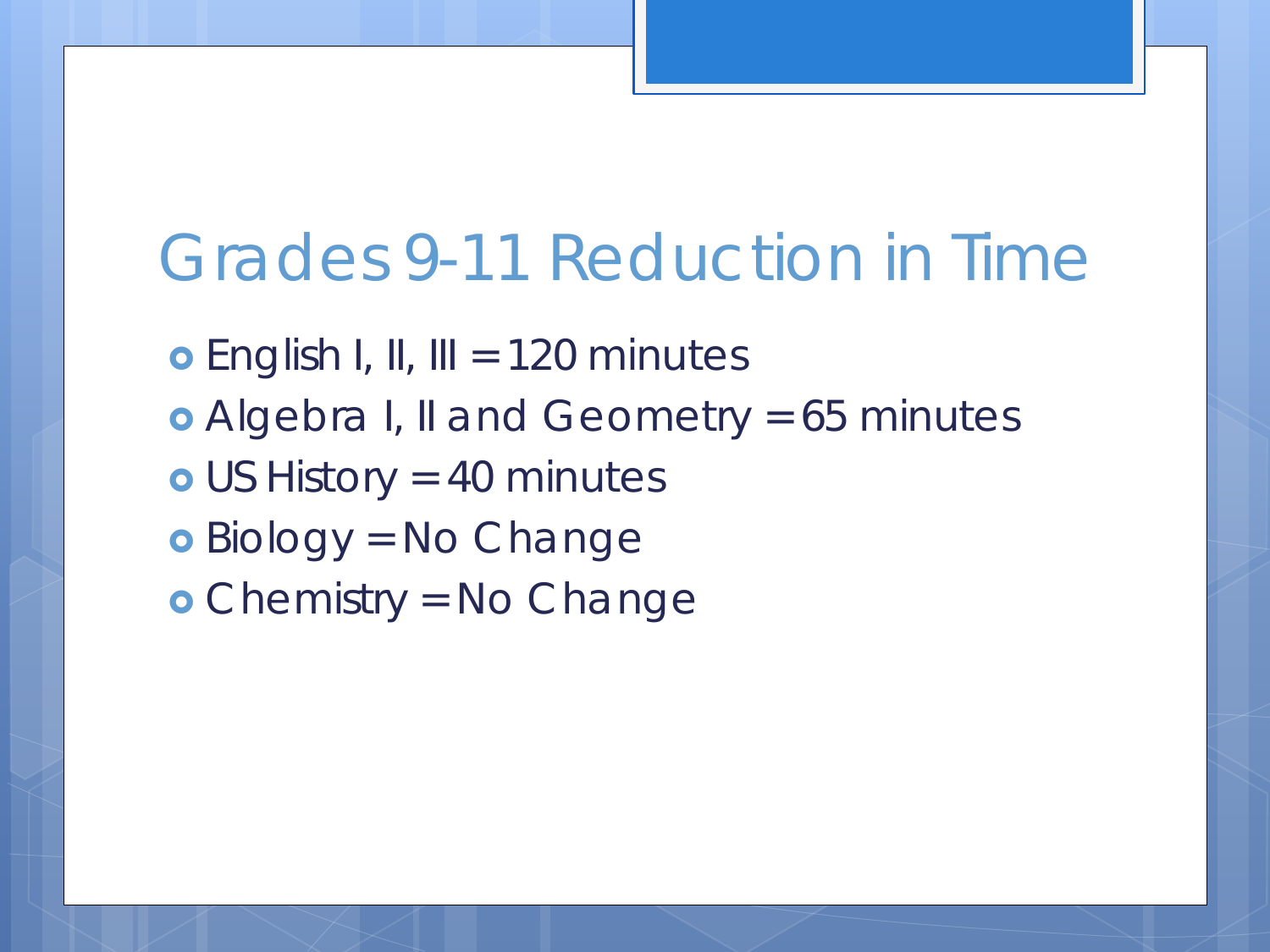# Online or Paper/Pencil?

- **o** The online administration will be phased in over multiple years to ensure state technology readiness.
- **o** The assessment for grades 3-8 will be administered via paper and pencil this year.
- o The TDOE is working closely with Questar to provide an online option for high school EOCs for math, English, and US History. Districts will have the option of paper/pencil or online.
- **o** Biology and chemistry EOCs will be administered via paper/pencil.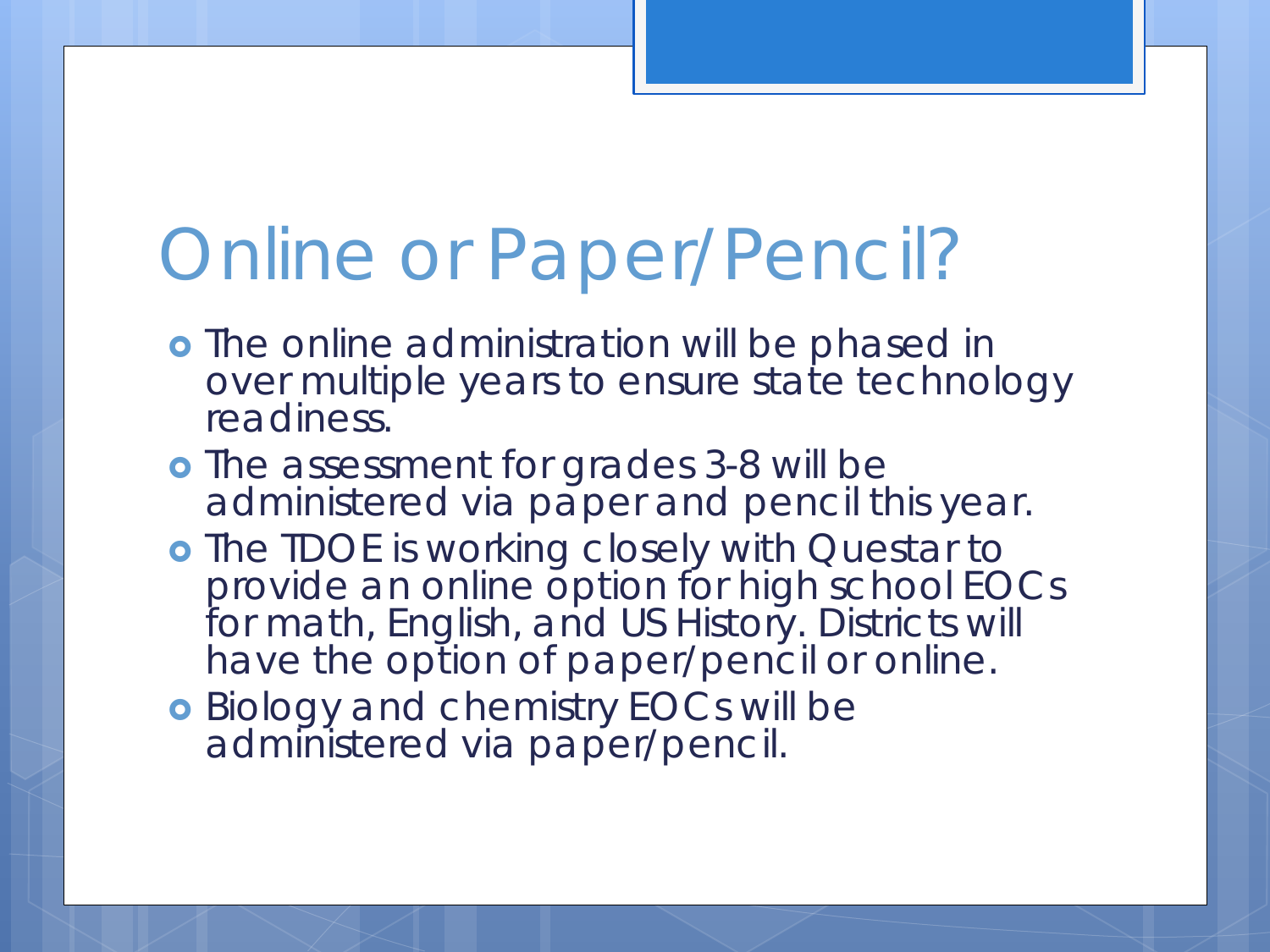#### When will we receive scores?

- **o** High school quick scores for fall block will be received by schools in early January.
- o Individual student reports will be mailed in early summer.
- Score reports for grades 3-8 will not be available until fall of 2017. In future years, grade 3-8 score reports will be released over the summer.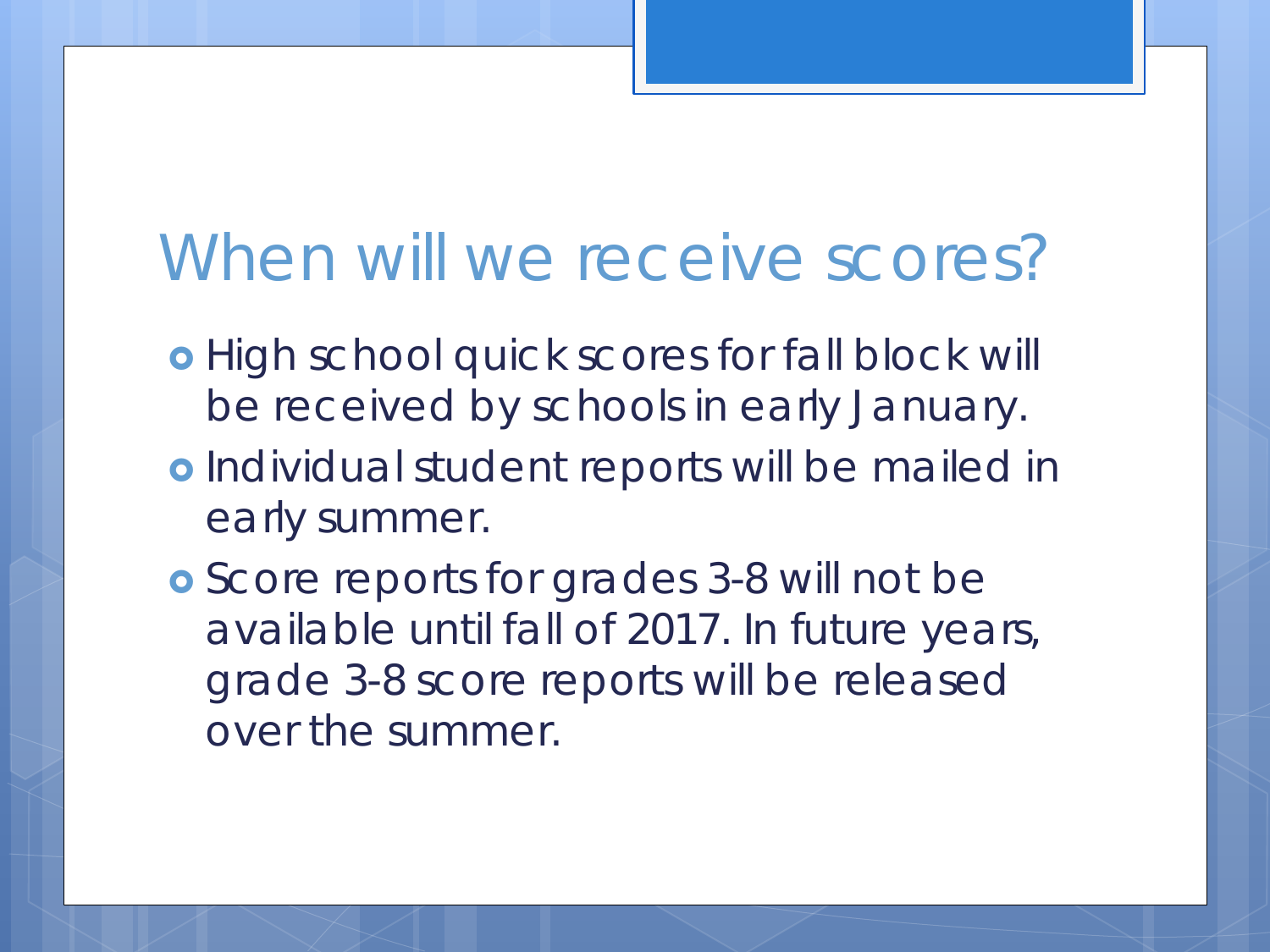What about teacher evaluations and assessments?

**•** The data from this year's new tests will only be included in a teacher's evaluation score if it benefits the teacher's score.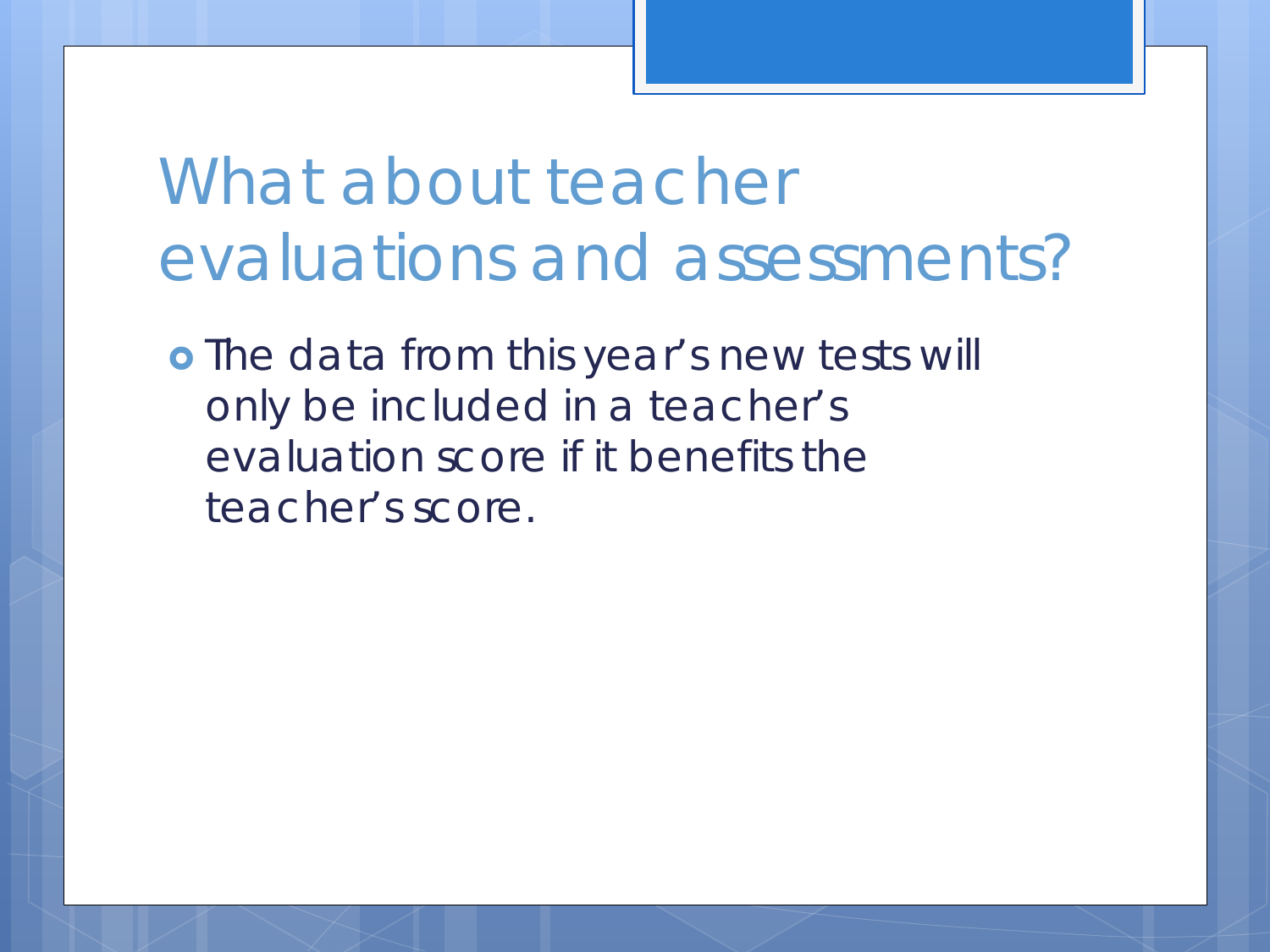## What about student accommodations?

- **o** The full range of accommodations will be available to make the test accessible for all students to participate.
- o IEP teams will be provided guidance on how to select the appropriate accommodations for students. The accommodation options will be similar to last year's options.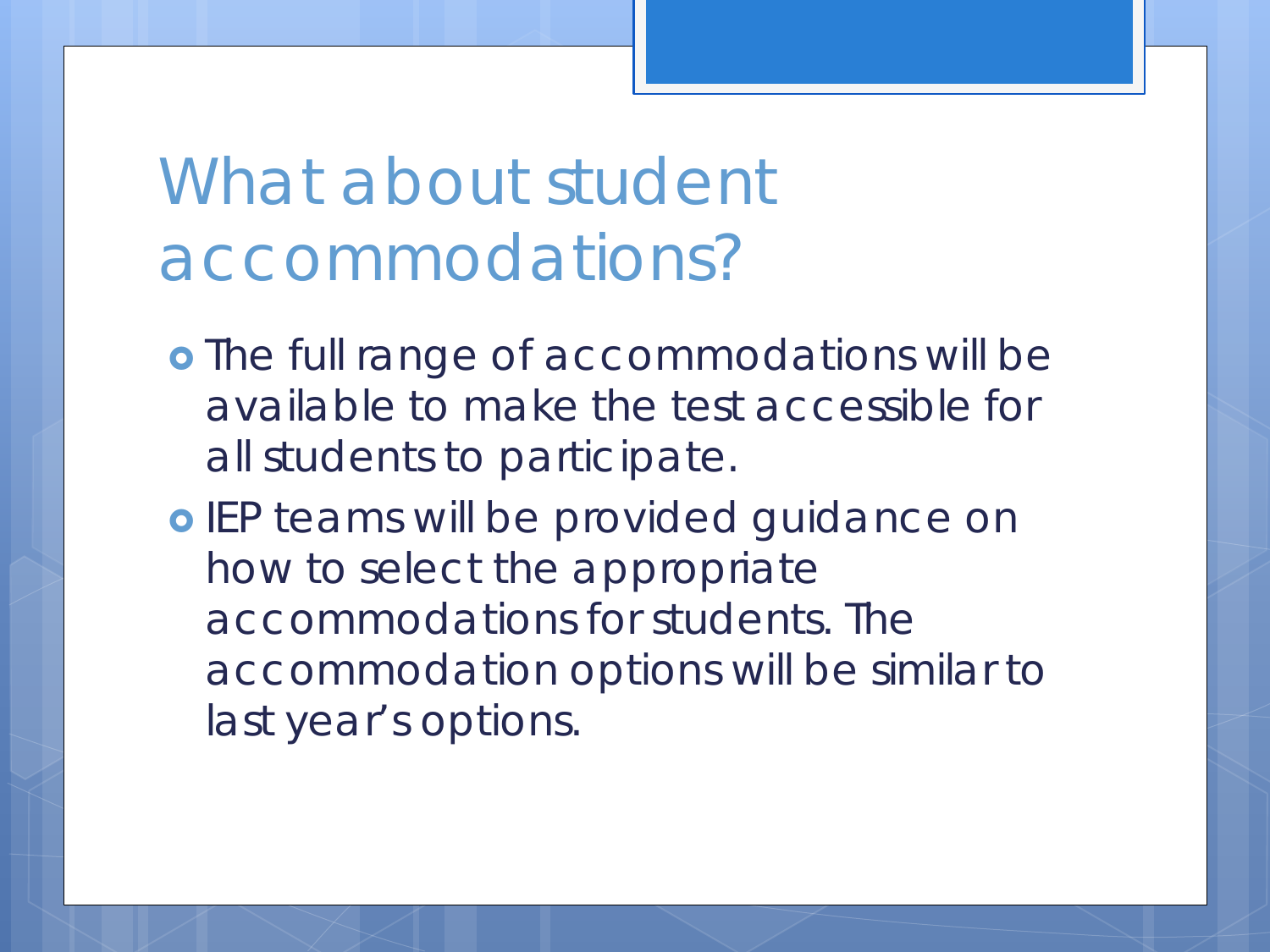#### Do EL students take the assessments?

- **o** EL students are required to participate in any state or federal mandated assessments, including achievement assessments.
- o The only exception is for a student who is in her or his first year in a U.S. school. First year EL students may be exempt from English/Language Arts, social studies, and U.S. History assessments. However, the first-year EL student must take the math assessment.
- **o** Testing accommodations may apply to EL students.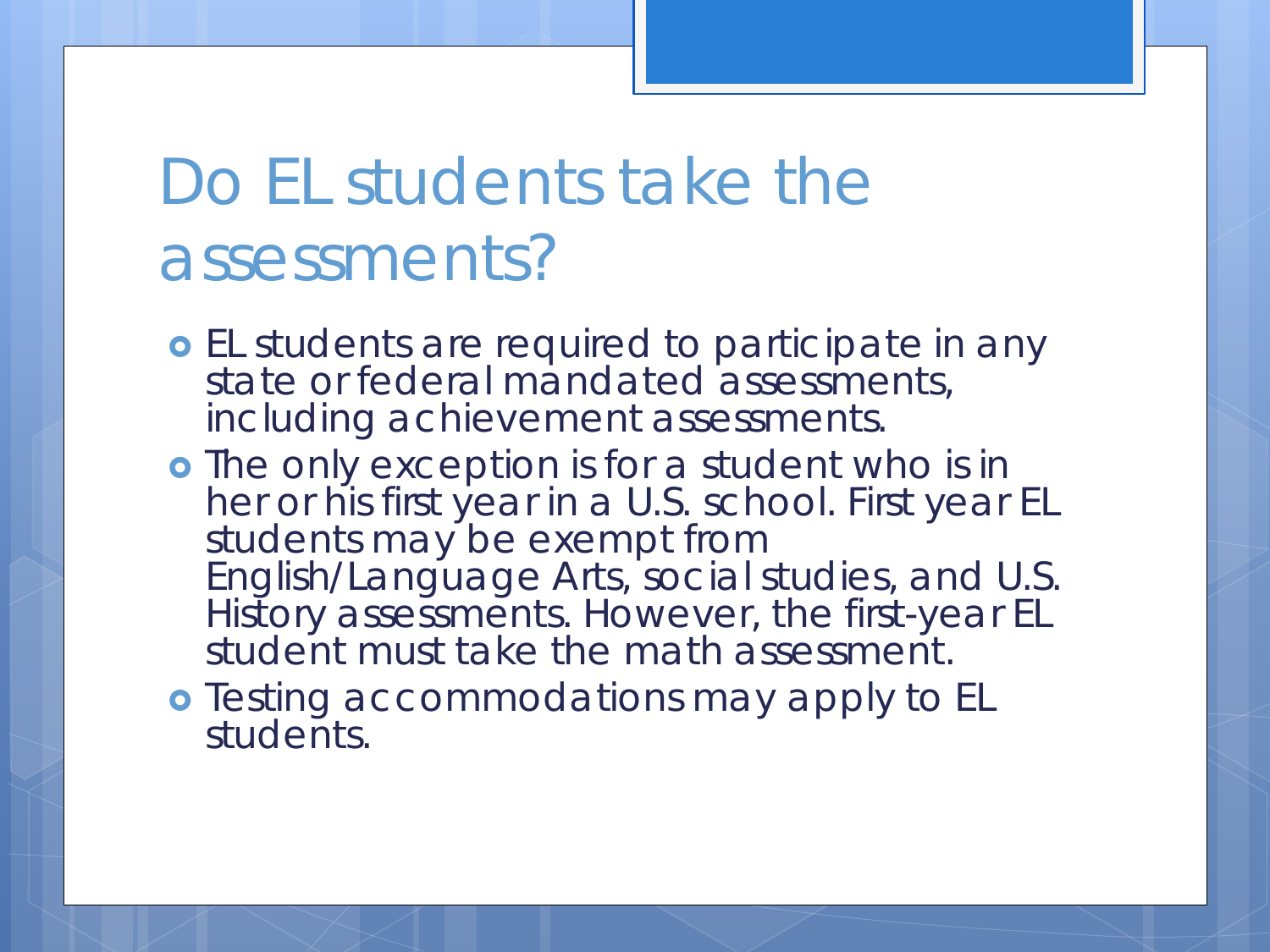When can teachers and parents see an example of the new assessments?

- **o** The new assessments have not been developed. For the first time, teachers will be involved in writing test items.
- As in the past, teachers will also be involved in the item review, bias and sensitivity review, accessibility review, and rangefinding.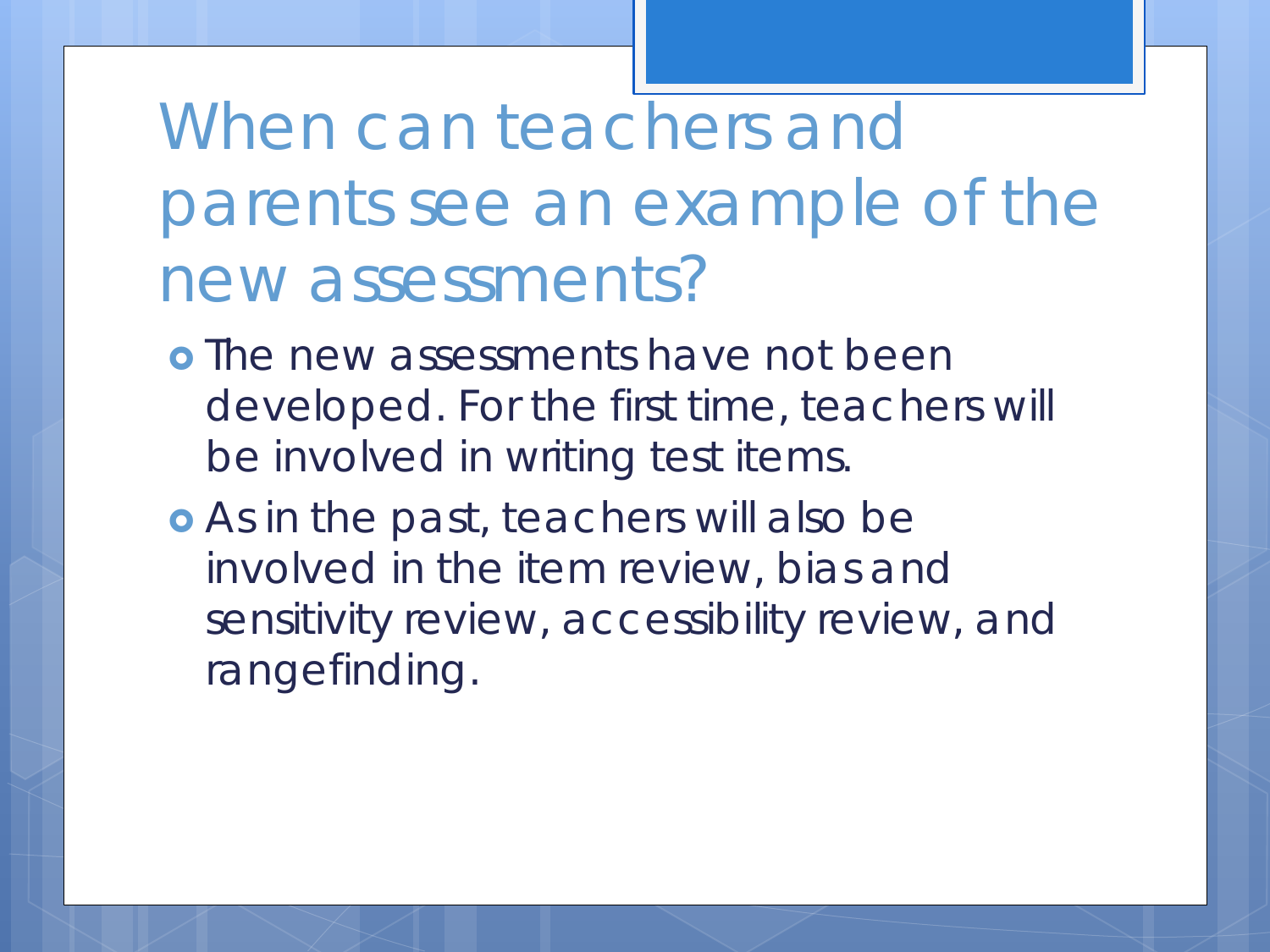# What about K-2 Students?

- Students in K-1 do not take traditional, standardized state assessments.
- **o** The TDOE will offer a new Tennessee-specific optional second grade assessment. This test is being created in partnership with Tennessee teachers, and it will measure student learning of the TN state standards for math and ELA.
- **o** Districts may choose to participate in the spring of 2017.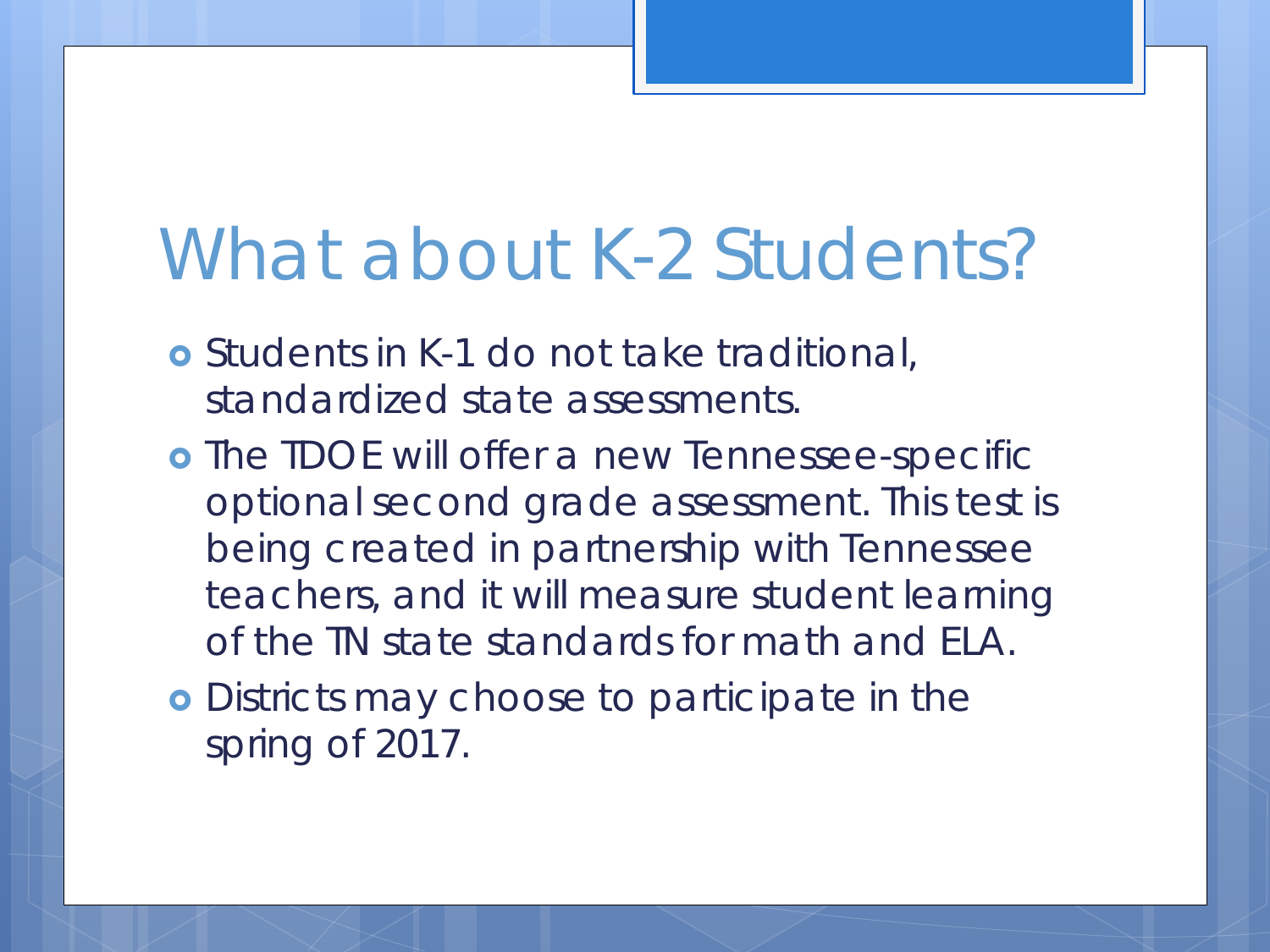# What is the district doing to prepare students and teachers?

- **•** We are revising our subject-area blueprints to be more closely aligned with the state's recently released blueprints.
- **•** We are updating and re-creating benchmark assessments so teachers and principals can judge student progress and instructional effectiveness.
- Practice tests will be available from the TDOE in November.
- **o** There will be a renewed emphasis on the standards.
- **o** Common Formative Assessments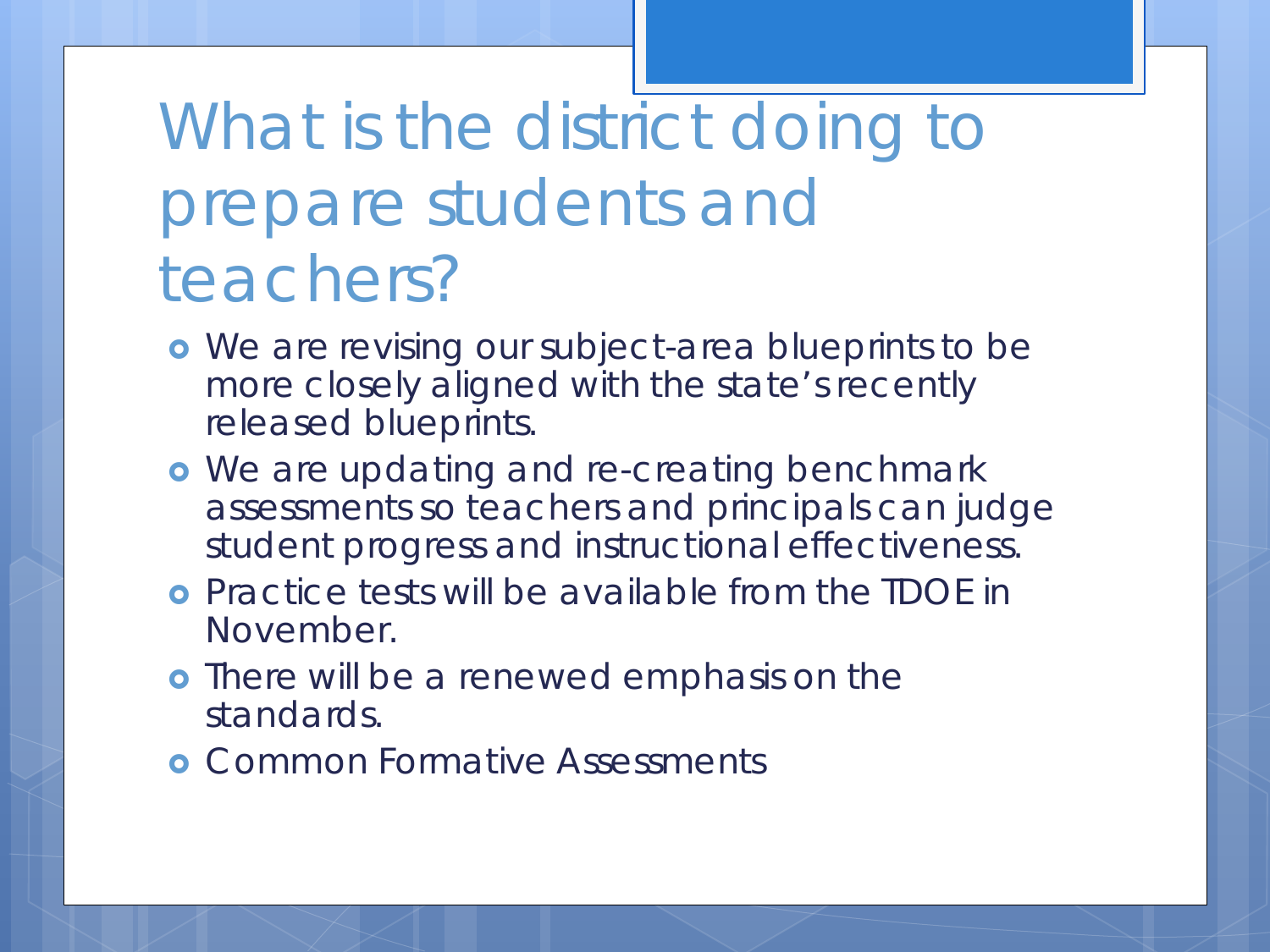What is the district doing to prepare students and teachers?

- District-Wide Content Symposiums
- **o** Demonstration Classrooms
- Substitutes Provided for Visits to the Demonstration Classrooms
- **o** Lead Educators in Coaching Role
- **o** Foundation Reading Professional Learning
- **o** Focused Walk-Throughs
- **o** Strong instruction every day is the best preparation for students.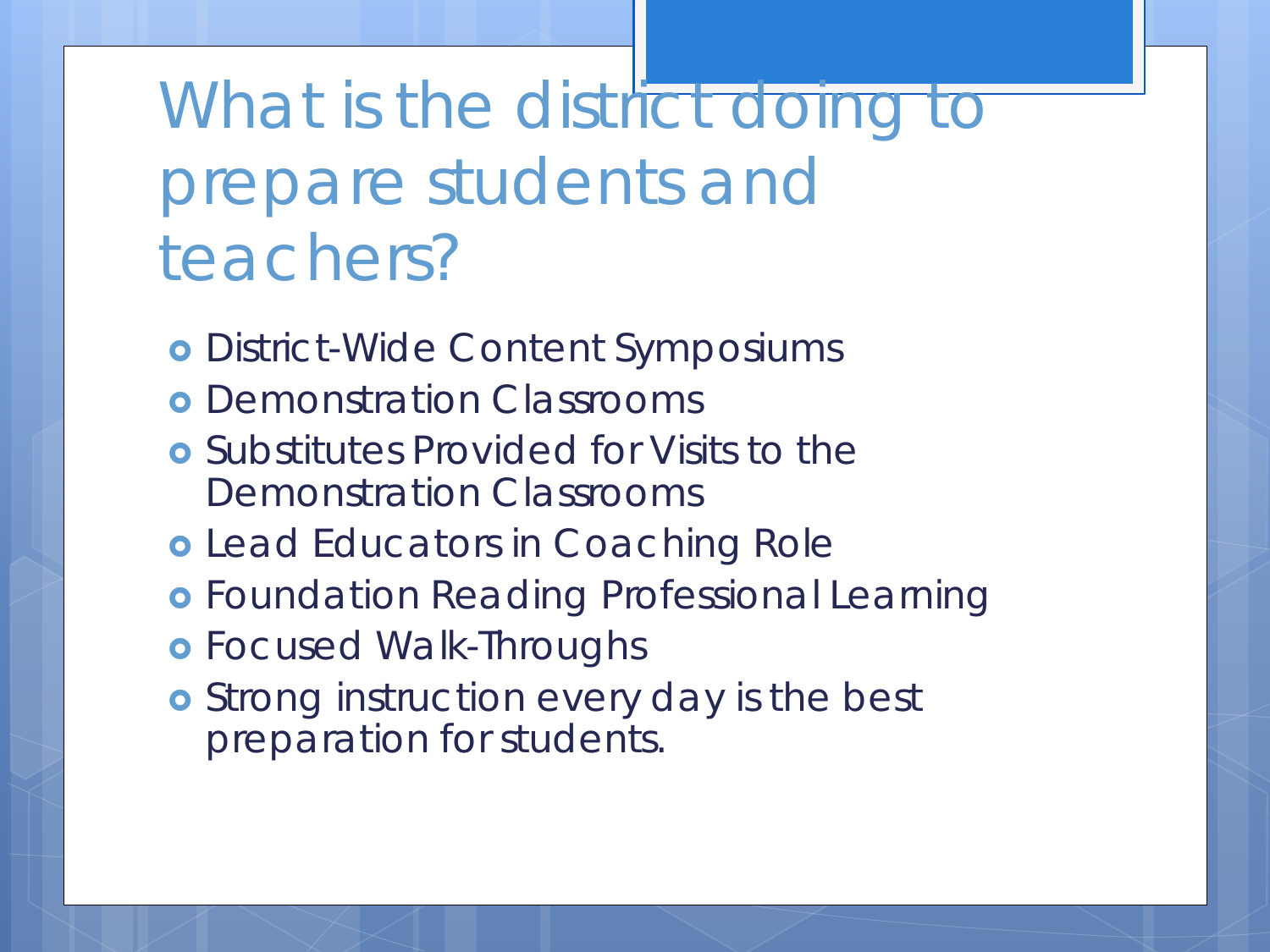## Communication

- TDOE documents were sent to board members and principals as soon as they were released.
- **•** The TDOE documents were placed on the district's website as soon as they were released.
- **o** Principals were asked to post them on each individual school's website
- **o** The documents were sent to ALL employees on Monday, August 1<sup>st</sup>, the first official day of the school year for teachers.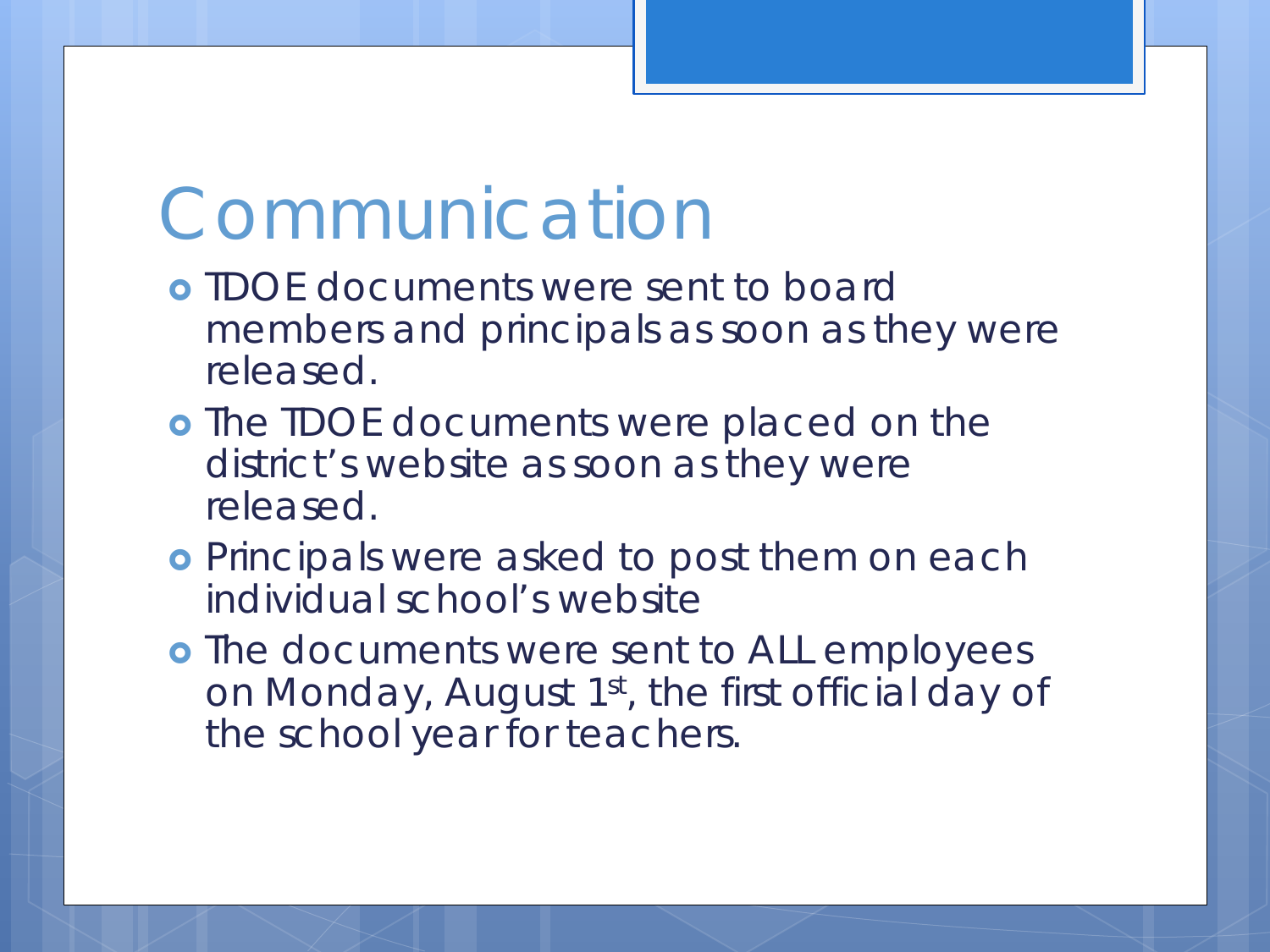# Future Communication

- As in the past, once more information is received, the district office will put together a more detailed presentation for individual school leaders to use with parents, students, and other stakeholders.
- As in the past, a one-page detailed information sheet will be designed by the district office and sent to individual principals for their use with parents.
- **o** Both of these documents will also be placed on the district's website.